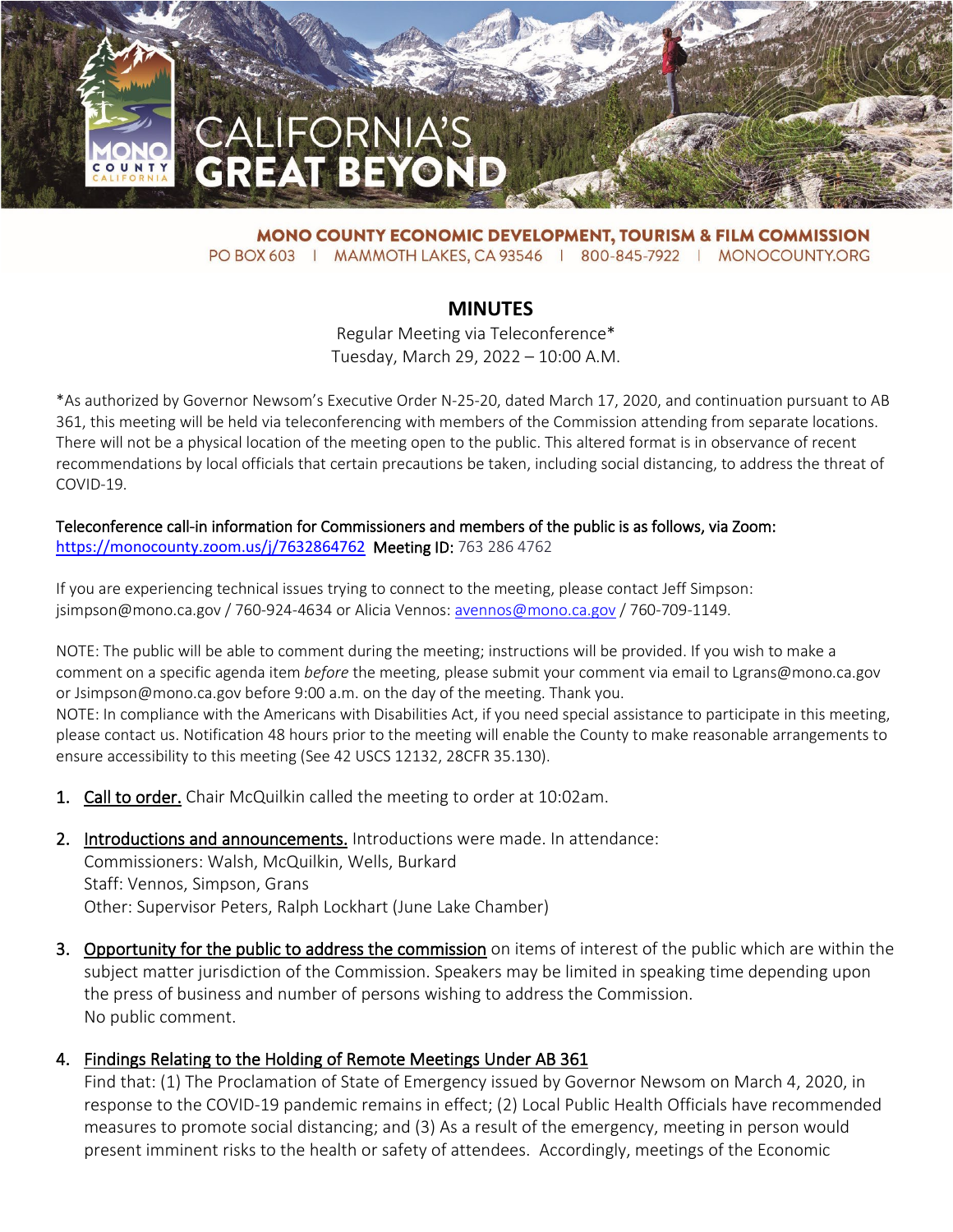Development, Tourism, and Film Commission may be held remotely in accordance with the requirements set forth in subdivision (e) of Section 54953 of the California Government Code. Motion made by Wells, Second by Burkard.

Verbal Roll Call for the vote: Commissioner McQuilkin – yay; Commissioner Wells – yay; Burkard – yay; Commissioner Walsh – yay; All in favor, no abstentions; findings approved 4-0.

5. Commission Meeting Format. Discuss format of future meetings – in-person, virtual or hybrid. Supervisor Peters offered an update on the Board of Supervisors Commissioners' plan for in-person meetings. The Commission discussed options and agreed to revisit this topic at the April meeting.

## 6. Monthly financial/budget report.

- a. Quarter 1 and 2 Transient Occupancy Tax report: Ms. Vennos reported that there has been an increase in TOT receipts year over year (2021 vs. 2022): about 9.4% in Quarter 1 and 14.7% in Quarter 2. These TOT numbers compare to numbers from roughly 2017-2018 so not back to the 2019 record breaking figures. She noted that it will be interesting to see what happens this summer with high gas prices, international market recovery being undetermined with the war in Ukraine, as well as the evolving nature of the pandemic.
- b. FY 21-22 Budget: Ms. Vennos reported that the department's budget is on track for both the Economic Development and Tourism units. For the first time ever, the County is holding a 3<sup>rd</sup> quarter budget review on May 3<sup>rd</sup> for any departments that have late budget issues. Staff are preparing the necessary documents, but Economic Development has no adjustments.
- c. FY 22-23 Budget process: Ms. Vennos noted that budget narratives and proposals for the 2022- 2023 fiscal year will be due May 6, with County budget process taking place through June with the goal of adoption on August  $16<sup>th</sup>$ .

### 7. Economic Development and Tourism report – information on current or emerging issues, including but not limited to:

- a. Update on the Community Economic Resilience Fund (CERF) program and next steps. Mr. Simpson reported that after the initial public comment period, staff is still waiting for details on the program but expects to apply for this funding as a member of the "Eastern Sierra Region."
- b. Report on regional Comprehensive Economic Development Strategy (CEDS) program sponsored by the Rural County Representatives of California (RCRC). Mr. Simpson reported that RCRC through its funding sources will be assisting the Town of Mammoth Lakes, City of Bishop, Inyo County, Mono County, and possibly Alpine County to develop a regional CEDS. It will be a great benefit as the CEDS process is very expensive and time consuming. If all partners agree to participate and cost share, it will be about \$4,000 each – the CEDS development can be upwards of \$50-75,000. In addition to being useful now, a CEDS will allow eligibility to apply for other EDA funding programs in the future.

# c. Update regarding Local, State, Federal business assistance programs

Mr. Simpson reported that the CA Dream Fund for new small businesses is still available, although there has not been much interest. Applicants agree to participate in ten training courses through Business Development Center, then will have access to \$10,000 grants.

d. Update regarding Community Development Block Grant (CDBG) CARES Act – CV1, 2, 3 for Microenterprise Financial Assistance Program for small businesses.

Mr. Simpson reported that the CDBD grant program has been running for a few weeks now with \$5,000 grants and \$35,000 forgivable loans available to small businesses in unincorporated Mono County. Three businesses have so far applied for and received \$35,000 loans. There has been no applications or interest in the \$5,000 grants (CV-1), so staff is working on rolling that grant money into the forgivable loan program (CV 2-3) for total available funds of approximately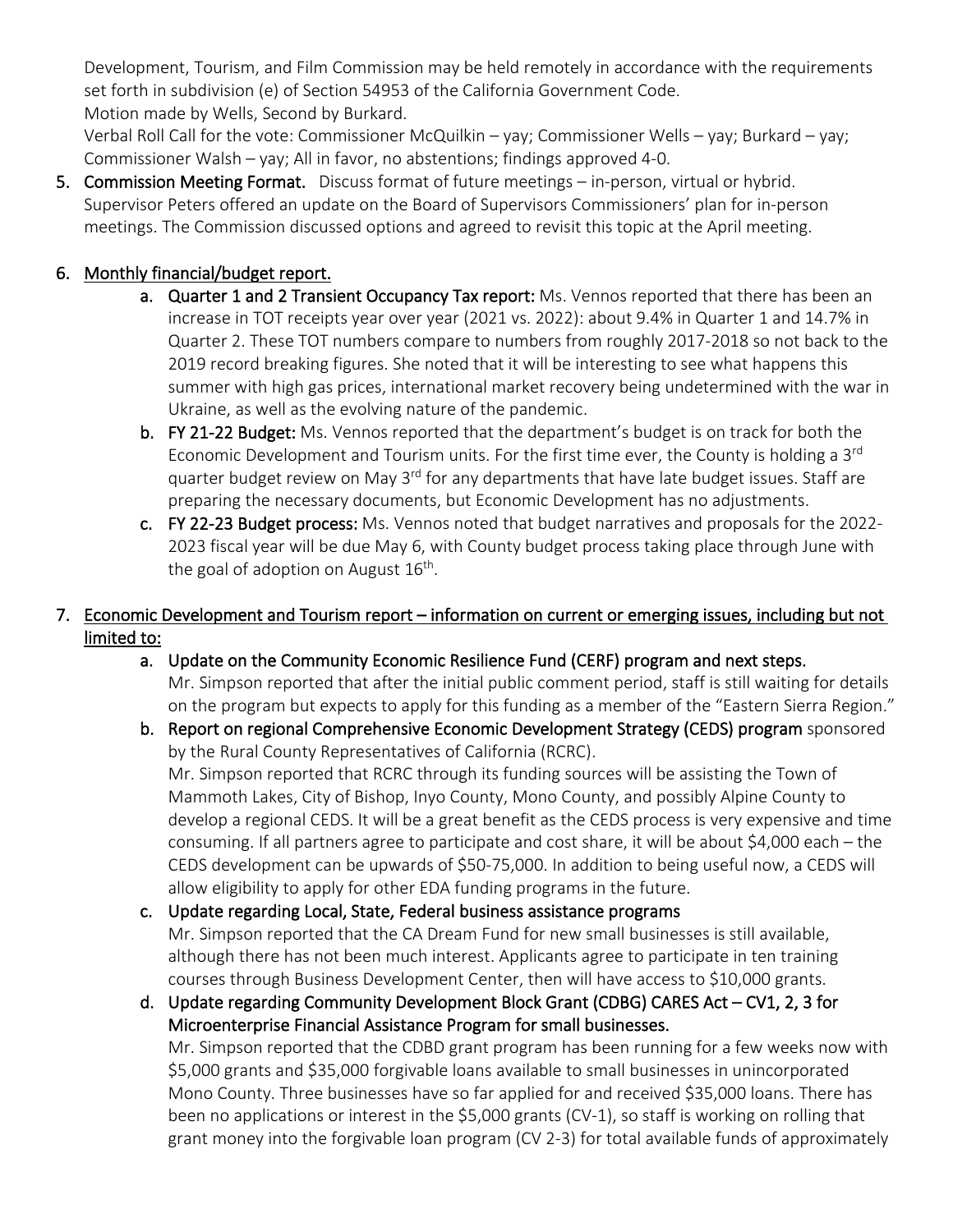\$320,000. There are few more pending applications in the queue, and staff expects all all funds to be distributed to eligible local businesses in the next two months.

e. Visitor data – update on Visa Vue. Mr. Simpson explained that for the last 6-7 years, the department has subscribed to Visa Vue, a program that accesses Visa credit card data to track visitor spending by community, etc. The cost has been affordable, thanks to a partnership co-op program through Visit California. We include all unincorporated County zip-codes and receive quarterly reports on all spending from domestic and international travelers (all local resident cardholders are removed). Mammoth Lakes Tourism (MLT) purchases the data for the Town of Mammoth Lakes zip code. The Visa Vue subscription price is increasing from \$5,000 to about \$6,300 this year, along with another increase expected next year. Staff is exploring other data options and had a meeting with Key Data Dashboard, who provides reservation and actual stay data from Airbnb, VRBO, and Booking.com platforms to track real-time reservations and adapt marketing strategy in response.

Ms. Vennos attended a meeting with City of Bishop and Inyo County regarding the new Business Resource Center in Bishop. Grant program covers the renovation to the building, which will be a brick-and-mortar location for regional businesses to connect and receive support services. Planning is still underway for a virtual component, as well as staffing needs.

## 8. Film Commission update on film production in Mono County, permitting issues, and other film-related updates – Alicia Vennos/Steve Morrison

- Ms. Vennos reported that film inquiries were slow in December and January, but things have been picking up in the past few weeks. Ms. Vennos will follow up with Sheila Irons (Inyo National Forest) regarding training our staff on assisting with permit application intake to alleviate Forest Service staff workload.
- Ralph Lockhart shared that Dicks Sporting's Goods is filming on the Blacks Pond property, and that a well-known celebrity filmed a music video at Mammoth Mountain and Black's Pond.

#### 9. Project status update, including collateral (Fishing Map, South County Community Map, Backroads Guide), public relations (update from Liz Grans), advertising/social media, websites, California's Great Beyond brand video, and tradeshows/conferences.

- Staff shared that the fishing map was revised and being reprinted now; final review and edits are being done on the new South County community map. The paper shortage and increased fuel prices are affecting printing prices. Ms. Vennos will reach out to BLM Acting Director for the Bishop Field office about edits to the Backroads Guide.
- *Camp Like a Pro* Education Sub-Committee will be meeting this Thursday to review content and marketing efforts before upcoming summer and camping season.
- Ms. Grans gave a brief update on public relations efforts, including recent releases and the change over from Cision to a subscription with the Meltwater PR database.
- Social media strategy evolving with decreasing Facebook engagement and usage, Tik Tok growth.
- Tradeshows: Mr. Simpson is attending IPW in June in Orlando, FL. Staff has attended a few other shows this spring: ISE in Sacramento, the LA Travel Show, and the CA Powersports and Outdoor Adventure Show. The Fred Hall Long Beach fishing/boating show was unfortunately cancelled.
- Ms. Vennos added that summer air service schedule has been announced. Partners continue to work on shuttle service and car rentals. Staff also have been unable to reach Kore Mining for information on the Long Valley project.
- Mr. Simpson made the Commission aware of a proposed moratorium on short term rentals; the Board of Supervisors will be discussing the issue further at the upcoming meeting on April 5<sup>th</sup>.